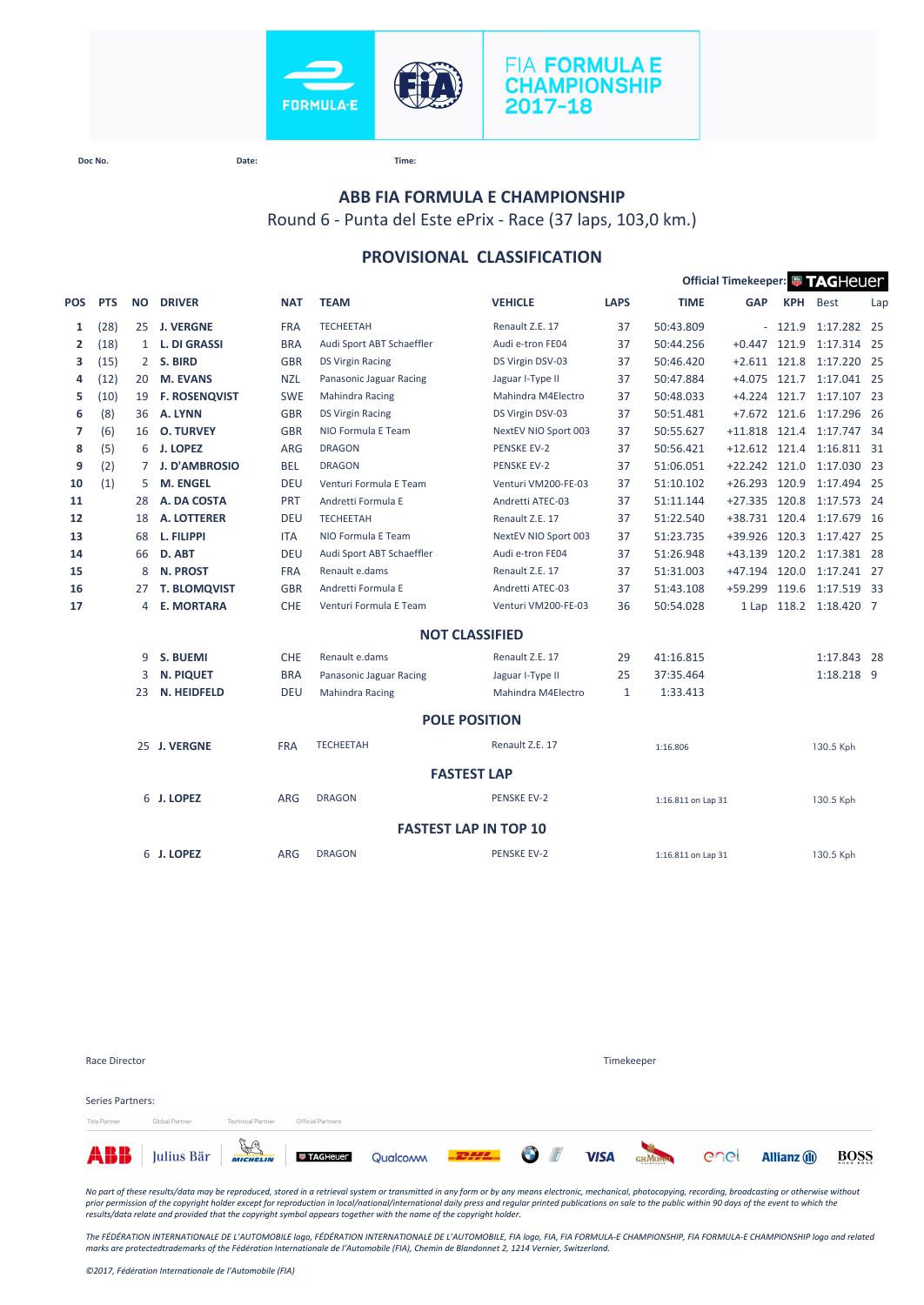

### **ABB FIA FORMULA E CHAMPIONSHIP**

Round 6 - Punta del Este ePrix - Qualifying

# **FINAL CLASSIFICATION**

|    |                            |                                       |               |                   | Official Timekeeper: <b># TAGHEUE</b> |               |            |
|----|----------------------------|---------------------------------------|---------------|-------------------|---------------------------------------|---------------|------------|
|    | <b>POS NO DRIVER</b>       | <b>NAT TEAM</b>                       | <b>GROUPS</b> | <b>SUPER POLE</b> | <b>TIME</b>                           |               | <b>GAP</b> |
| 1  | 25 Jean-Eric VERGNE        | <b>FRA TECHEFTAH</b>                  | 1:13.672      | 1:16.806          | 1:16.806                              |               |            |
| 2  | 1 Lucas DI GRASSI          | BRA Audi Sport ABT Schaeffler         | 1:14.032      |                   |                                       |               |            |
| з  | 36 Alex LYNN               | GBR DS Virgin Racing                  | 1:14.135      |                   |                                       |               |            |
| 4  | <b>16 Oliver TURVEY</b>    | <b>GBR</b> NIO Formula E Team         | 1:14.181      |                   |                                       |               |            |
| 5  | 66 Daniel ABT              | DEU Audi Sport ABT Schaeffler         | 1:14.224      |                   | 1:14.224                              | 0.043         | 0.043      |
| 6  | 9 Sébastien BUEMI          | CHE Renault e.dams                    | 1:14.320      |                   | 1:14.320                              | 0.139         | 0.096      |
| 7  | <b>18 André LOTTERER</b>   | <b>DEU TECHEETAH</b>                  | 1:14.442      |                   | 1:14.442                              | 0.261         | 0.122      |
| 8  | 5 Maro ENGEL               | DEU Venturi Formula E Team            | 1:14.523      |                   | 1:14.523                              | 0.342         | 0.081      |
| 9  | 2 Sam BIRD                 | GBR DS Virgin Racing                  | 1:14.552      |                   | 1:14.552                              | 0.371         | 0.029      |
| 10 | 7 Jérôme D'AMBROSIO        | <b>BEL</b><br><b>DRAGON</b>           | 1:14.673      |                   | 1:14.673                              | 0.492         | 0.121      |
| 11 | 28 Antonio Felix DA COSTA  | <b>PRT</b><br>Andretti Formula E      | 1:14.973      |                   | 1:14.973                              | 0.792         | 0.300      |
| 12 | <b>19 Felix ROSENQVIST</b> | SWE Mahindra Racing                   | 1:15.104      |                   | 1:15.104                              | 0.923         | 0.131      |
| 13 | 68 Luca FILIPPI            | <b>ITA</b><br>NIO Formula F Team      | 1:15.444      |                   | 1:15.444                              | 1.263         | 0.340      |
| 14 | 4 Edoardo MORTARA          | CHE Venturi Formula E Team            | 1:15.493      |                   | 1:15.493                              | 1.312         | 0.049      |
| 15 | 27 Tom BLOMQVIST           | GBR Andretti Formula E                | 1:16.424      |                   | 1:16.424                              | 2.243         | 0.931      |
|    |                            | <b>NOT CLASSIFIED:</b>                |               |                   |                                       |               |            |
|    | 3 Nelson PIQUET            | BRA Panasonic Jaguar Racing           | 1:42.656      |                   | 1:42.656                              | 28.475 26.232 |            |
|    | 8 Nicolas PROST            | <b>FRA</b><br>Renault e.dams          | 1:53.358      |                   | 1:53.358                              | 39.177 10.702 |            |
|    | <b>20 Mitch EVANS</b>      | <b>NZL</b><br>Panasonic Jaguar Racing |               |                   |                                       |               |            |
|    | <b>23 Nick HEIDFELD</b>    | <b>DEU</b> Mahindra Racing            |               |                   |                                       |               |            |
|    | 6 José Maria LOPEZ         | ARG DRAGON                            |               |                   |                                       |               |            |

Car 23 - Cancellation of the best QP times - Stewards Doc No. 34 Car 1, 36, 16 - Cancellation of SP times - Stewards Doc No. 38, 39, 40 Car 20 - Cancellation of all QP and SP times - Stewards Doc No. 41 Car 6 - Cancellation of all QP times - Stewards Doc No. 42

| Stewards:                         |                |                          |                   |                                                                                                           |  | Timekeeper |  |                     |             |
|-----------------------------------|----------------|--------------------------|-------------------|-----------------------------------------------------------------------------------------------------------|--|------------|--|---------------------|-------------|
| Series Partners:<br>Title Partner | Global Partner | <b>Technical Partner</b> | Official Partners |                                                                                                           |  |            |  |                     |             |
|                                   |                |                          |                   | <b>ABB</b> Julius Bär <b>Francische Direction des Landschafe</b> Qualcom <b>Direction</b> UISA GAMERA COC |  |            |  | <b>Allianz</b> (ii) | <b>BOSS</b> |

*No part of these results/data may be reproduced, stored in a retrieval system or transmitted in any form or by any means electronic, mechanical, photocopying, recording, broadcasting or otherwise without*  prior permission of the copyright holder except for reproduction in local/national/international daily press and regular printed publications on sale to the public within 90 days of the event to which the<br>results/data rela

The FÉDÉRATION INTERNATIONALE DE L'AUTOMOBILE logo, FÉDÉRATION INTERNATIONALE DE L'AUTOMOBILE, FIA logo, FIA, FIA FORMULA-E CHAMPIONSHIP, FIA FORMULA-E CHAMPIONSHIP logo and related<br>marks are protectedtrademarks of the Féd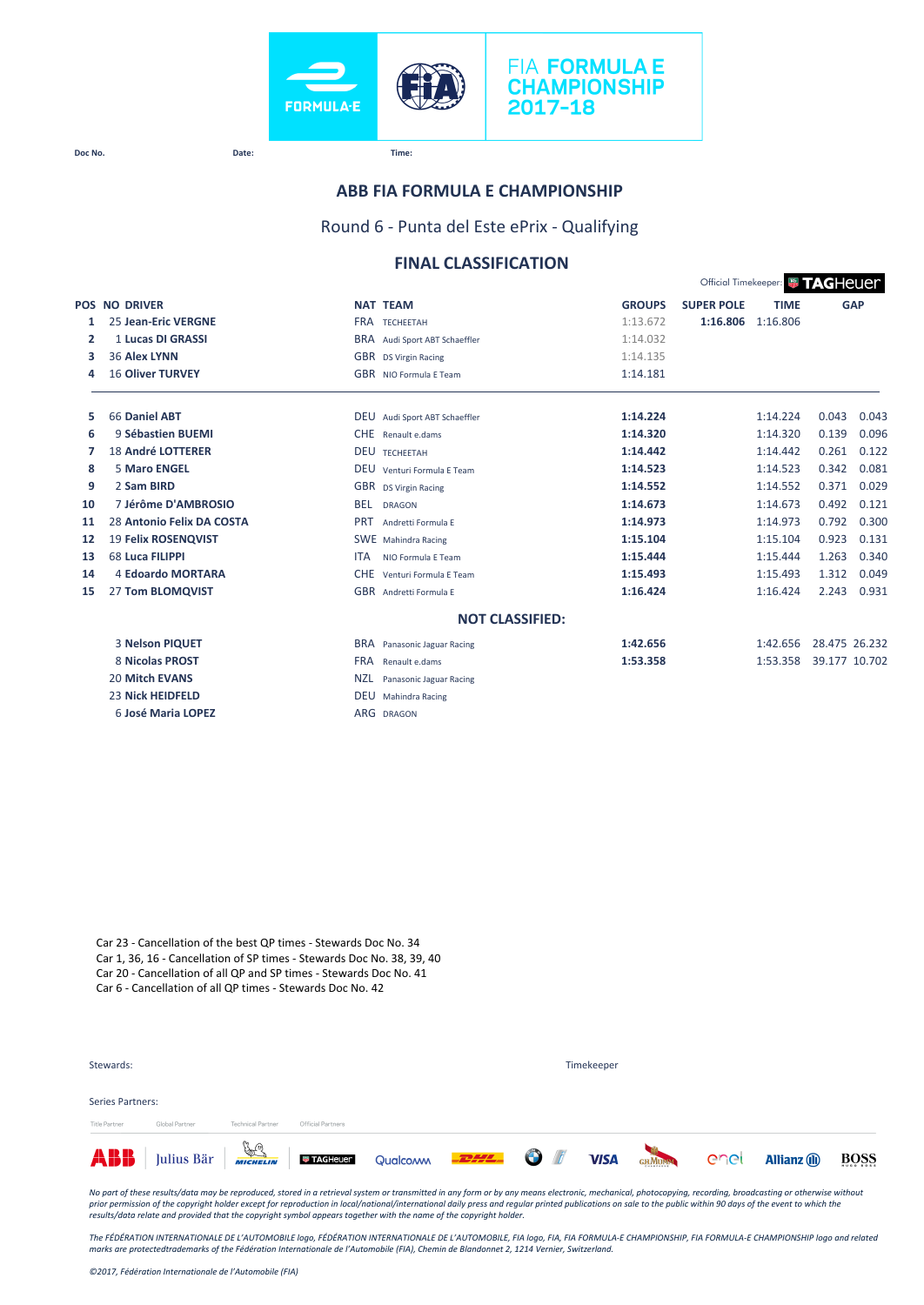



**Official Timekeeper: <b>B** TAGHeUer

**Doc No. Date: Time:**

### **ABB FIA FORMULA E CHAMPIONSHIP**

Round 6 - Punta del Este ePrix - Qualifying Groups

# **CLASSIFICATION**

| <b>POS</b> | <b>NO DRIVER</b>          | <b>NAT TEAM</b>                    | <b>TIME</b> | <b>GAP</b> | <b>SESSION</b>                   |
|------------|---------------------------|------------------------------------|-------------|------------|----------------------------------|
| 1          | 25 Jean-Eric VERGNE       | <b>FRA TECHEETAH</b>               | 1:13.672    |            | <b>Qualifying Group 4</b>        |
| 2          | 1 Lucas DI GRASSI         | BRA Audi Sport ABT Schaeffler      | 1:14.032    | 0.360      | 0.360 Qualifying Group 1         |
| з          | 20 Mitch EVANS            | NZL Panasonic Jaguar Racing        | 1:14.093    | 0.421      | 0.061 Qualifying Group 3         |
| 4          | 36 Alex LYNN              | GBR DS Virgin Racing               | 1:14.135    | 0.463      | 0.042 Qualifying Group 2         |
| 5          | <b>16 Oliver TURVEY</b>   | GBR NIO Formula E Team             | 1:14.181    | 0.509      | 0.046 Qualifying Group 3         |
| 6          | 66 Daniel ABT             | DEU Audi Sport ABT Schaeffler      | 1:14.224    | 0.552      | 0.043 Qualifying Group 3         |
| 7          | 9 Sébastien BUEMI         | CHE Renault e.dams                 | 1:14.320    | 0.648      | 0.096 Qualifying Group 4         |
| 8          | 18 André LOTTERER         | <b>DEU TECHEETAH</b>               | 1:14.442    | 0.770      | 0.122 Qualifying Group 2         |
| 9          | 5 Maro ENGEL              | DEU Venturi Formula F Team         | 1:14.523    |            | 0.851 0.081 Qualifying Group 1   |
| 10         | 2 Sam BIRD                | <b>GBR</b> DS Virgin Racing        | 1:14.552    | 0.880      | 0.029 Qualifying Group 4         |
| 11         | 6 José Maria LOPEZ        | <b>ARG DRAGON</b>                  | 1:14.605    | 0.933      | 0.053 Qualifying Group 2         |
| 12         | 7 Jérôme D'AMBROSIO       | <b>BEL DRAGON</b>                  | 1:14.673    | 1.001      | 0.068 Qualifying Group 1         |
| 13         | 28 Antonio Felix DA COSTA | PRT Andretti Formula E             | 1:14.973    | 1.301      | 0.300 Qualifying Group 2         |
| 14         | 19 Felix ROSENQVIST       | <b>SWE</b> Mahindra Racing         | 1:15.104    | 1.432      | 0.131 Qualifying Group 4         |
| 15         | 68 Luca FILIPPI           | <b>ITA</b><br>NIO Formula F Team   | 1:15.444    | 1.772      | 0.340 Qualifying Group 1         |
| 16         | 4 Edoardo MORTARA         | CHE Venturi Formula E Team         | 1:15.493    | 1.821      | 0.049 Qualifying Group 3         |
| 17         | 27 Tom BLOMQVIST          | GBR Andretti Formula E             | 1:16.424    |            | 2.752 0.931 Qualifying Group 1   |
|            |                           | <b>NOT CLASSIFIED:</b>             |             |            |                                  |
|            | 23 Nick HEIDFELD          | <b>DEU</b> Mahindra Racing         | 1:31.701    |            | 18.029 15.277 Qualifying Group 3 |
|            | 3 Nelson PIQUET           | <b>BRA</b> Panasonic Jaguar Racing | 1:42.656    |            | 28.984 10.955 Qualifying Group 4 |
|            | 8 Nicolas PROST           | FRA Renault e.dams                 | 1:53.358    |            | 39.686 10.702 Qualifying Group 2 |

|                         |                |                          |                   | <b>ABB</b> Julius Bär <b>Franz Landstein</b> Qualcom <b>PEPE O</b> |  |            | GHMUNN COCI | <b>Allianz</b> (ii) | BOSS |
|-------------------------|----------------|--------------------------|-------------------|--------------------------------------------------------------------|--|------------|-------------|---------------------|------|
| <b>Title Partner</b>    | Global Partner | <b>Technical Partner</b> | Official Partners |                                                                    |  |            |             |                     |      |
| <b>Series Partners:</b> |                |                          |                   |                                                                    |  |            |             |                     |      |
|                         |                |                          |                   |                                                                    |  |            |             |                     |      |
| Race Director:          |                |                          |                   |                                                                    |  | Timekeeper |             |                     |      |

No part of these results/data may be reproduced, stored in a retrieval system or transmitted in any form or by any means electronic, mechanical, photocopying, recording, broadcasting or otherwise without<br>prior permission o

The FÉDÉRATION INTERNATIONALE DE L'AUTOMOBILE logo, FÉDÉRATION INTERNATIONALE DE L'AUTOMOBILE, FIA logo, FIA, FIA FORMULA-E CHAMPIONSHIP, FIA FORMULA-E CHAMPIONSHIP logo and related<br>marks are protectedtrademarks of the Féd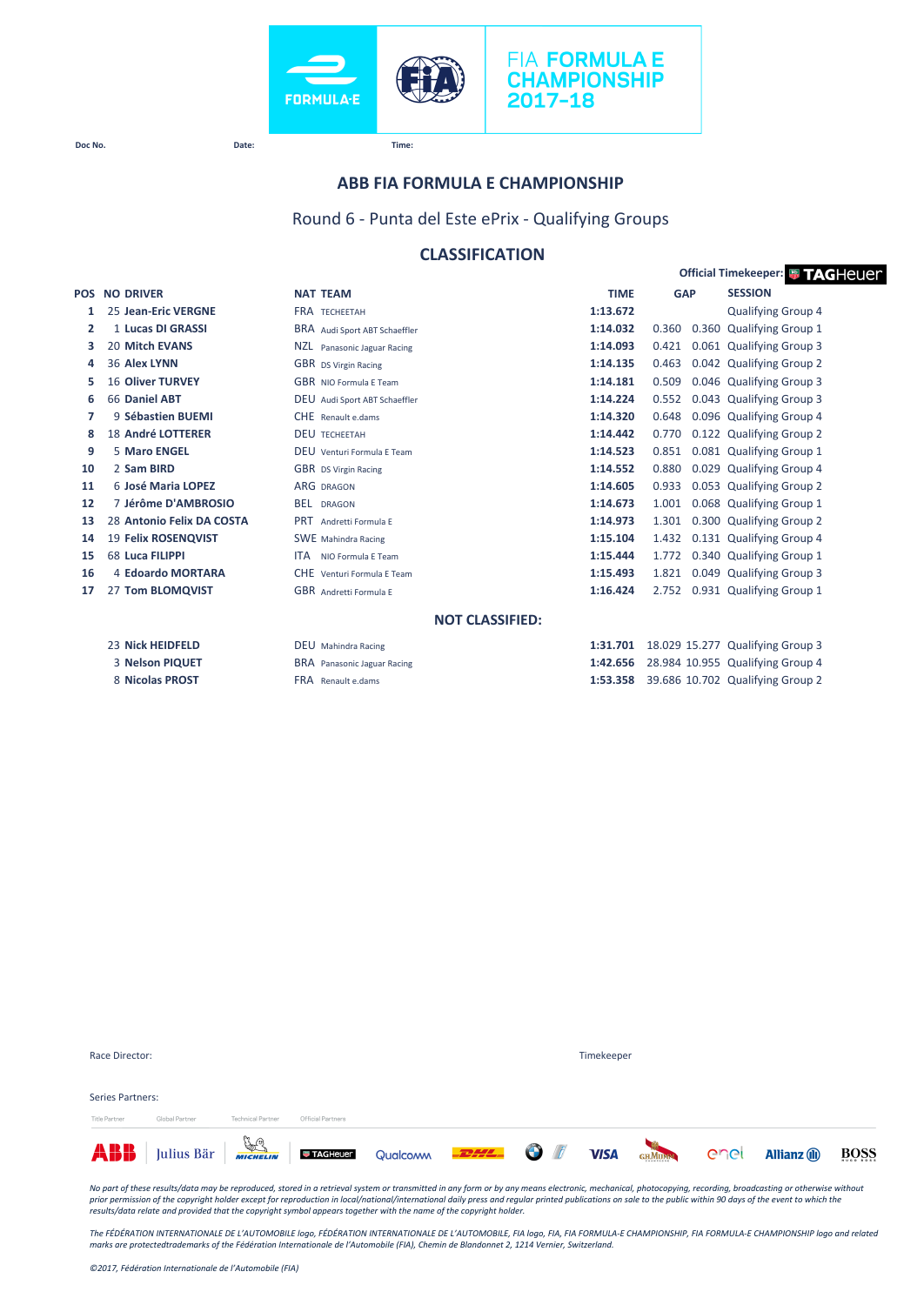



## **ABB FIA FORMULA E CHAMPIONSHIP**

### Round 6 - Punta del Este ePrix - Non Qualifying Practice 2

|        |                |                               |            |                           | <b>CLASSIFICATION</b> | Official Timekeeper: <sup>1</sup> TAGHeuer |                |    |            |                 |            |  |
|--------|----------------|-------------------------------|------------|---------------------------|-----------------------|--------------------------------------------|----------------|----|------------|-----------------|------------|--|
| POS NO |                | <b>DRIVER</b>                 | <b>NAT</b> | <b>TEAM</b>               | <b>CAR</b>            | <b>TIME LAP TOTAL</b>                      |                |    | <b>GAP</b> |                 | <b>KPH</b> |  |
| 1      | $\mathbf{1}$   | <b>Lucas DI GRASSI</b>        | <b>BRA</b> | Audi Sport ABT Schaeffler | Audi e-tron FE04      | 1:13.672                                   | 7              | 13 |            | ä,              | 136.1      |  |
| 2      | $\mathbf{2}$   | <b>Sam BIRD</b>               | <b>GBR</b> | <b>DS Virgin Racing</b>   | DS Virgin DSV-03      | 1:14.080                                   | 10             | 14 | $+0.408$   | $+0.408$        | 135.3      |  |
| з      | 20             | <b>Mitch EVANS</b>            | <b>NZL</b> | Panasonic Jaguar Racing   | Jaguar I-Type II      | 1:14.135                                   | 10             | 14 | $+0.463$   | $+0.055$        | 135.2      |  |
| 4      | 16             | <b>Oliver TURVEY</b>          | <b>GBR</b> | NIO Formula E Team        | NextEV NIO Sport 003  | 1:14.267                                   | 10             | 13 | $+0.595$   | $+0.132$        | 135.0      |  |
| 5      | 8              | <b>Nicolas PROST</b>          | <b>FRA</b> | Renault e.dams            | Renault Z.E. 17       | 1:14.270                                   | 10             | 12 | $+0.598$   | $+0.003$        | 135.0      |  |
| 6      | 25             | <b>Jean-Eric VERGNE</b>       | <b>FRA</b> | <b>TECHEETAH</b>          | Renault Z.E. 17       | 1:14.400                                   | $\overline{2}$ | 9  | $+0.728$   | $+0.130$        | 134.8      |  |
| 7      | 4              | <b>Edoardo MORTARA</b>        | <b>CHE</b> | Venturi Formula E Team    | Venturi VM200-FE-03   | 1:14.408                                   | 14             | 15 | $+0.736$   | $+0.008$        | 134.7      |  |
| 8      | 23             | <b>Nick HEIDFELD</b>          | <b>DEU</b> | <b>Mahindra Racing</b>    | Mahindra M4Electro    | 1:14.504                                   | 10             | 12 |            | $+0.832 +0.096$ | 134.6      |  |
| 9      | 27             | <b>Tom BLOMQVIST</b>          | <b>GBR</b> | Andretti Formula E        | Andretti ATEC-03      | 1:14.536                                   | 8              | 13 | $+0.864$   | $+0.032$        | 134.5      |  |
| 10     | 36             | <b>Alex LYNN</b>              | <b>GBR</b> | <b>DS Virgin Racing</b>   | DS Virgin DSV-03      | 1:14.602                                   | 3              | 14 | $+0.930$   | $+0.066$        | 134.4      |  |
| 11     | 9              | <b>Sébastien BUEMI</b>        | <b>CHE</b> | Renault e.dams            | Renault Z.F. 17       | 1:14.679                                   | 11             | 11 | $+1.007$   | $+0.077$        | 134.3      |  |
| 12     | 28             | <b>Antonio Felix DA COSTA</b> | <b>PRT</b> | Andretti Formula E        | Andretti ATEC-03      | 1:14.868                                   | 7              | 10 | $+1.196$   | $+0.189$        | 133.9      |  |
| 13     | 68             | Luca FILIPPI                  | <b>ITA</b> | NIO Formula E Team        | NextEV NIO Sport 003  | 1:15.042                                   | 10             | 13 | $+1.370$   | $+0.174$        | 133.6      |  |
| 14     | $\overline{7}$ | Jérôme D'AMBROSIO             | <b>BEL</b> | <b>DRAGON</b>             | <b>PENSKE EV-2</b>    | 1:15.070                                   | 3              | 11 | $+1.398$   | $+0.028$        | 133.6      |  |
| 15     | 5.             | <b>Maro ENGEL</b>             | <b>DEU</b> | Venturi Formula E Team    | Venturi VM200-FE-03   | 1:15.071                                   | 3              | 17 | $+1.399$   | $+0.001$        | 133.6      |  |
| 16     | 3              | <b>Nelson PIQUET</b>          | <b>BRA</b> | Panasonic Jaguar Racing   | Jaguar I-Type II      | 1:15.170                                   | 3              | 13 | $+1.498$   | $+0.099$        | 133.4      |  |
| 17     | 66             | <b>Daniel ABT</b>             | <b>DEU</b> | Audi Sport ABT Schaeffler | Audi e-tron FE04      | 1:15.624                                   | 9              | 13 | $+1.952$   | $+0.454$        | 132.6      |  |
| 18     | 18             | <b>André LOTTERER</b>         | <b>DEU</b> | <b>TECHEETAH</b>          | Renault Z.E. 17       | 1:15.700                                   | 9              | 10 | $+2.028$   | $+0.076$        | 132.4      |  |
| 19     | 6              | <b>José Maria LOPEZ</b>       | <b>ARG</b> | <b>DRAGON</b>             | <b>PENSKE EV-2</b>    | 1:15.712                                   | 11             | 12 | $+2.040$   | $+0.012$        | 132.4      |  |
| 20     | 19             | <b>Felix ROSENQVIST</b>       | <b>SWE</b> | <b>Mahindra Racing</b>    | Mahindra M4Electro    | 1:15.859                                   | 3              | 14 | $+2.187$   | $+0.147$        | 132.2      |  |
|        |                |                               |            |                           | <b>FASTEST LAP</b>    |                                            |                |    |            |                 |            |  |
|        |                | 1 L. DI GRASSI                | <b>BRA</b> | Audi Sport ABT Schaeffler | Audi e-tron FE04      | 1:13.672 on Lap 7                          |                |    |            |                 | 136.1 Kph  |  |

|                                   | ABB Julius Bär <b>Frage Little States August Qualcomm 2009</b> The VISA GAMERY CACL |                          |                   |            |  |  |  |  | <b>Allianz</b> (ii) | BOSS |
|-----------------------------------|-------------------------------------------------------------------------------------|--------------------------|-------------------|------------|--|--|--|--|---------------------|------|
| Series Partners:<br>Title Partner | Global Partner                                                                      | <b>Technical Partner</b> | Official Partners |            |  |  |  |  |                     |      |
|                                   |                                                                                     |                          |                   |            |  |  |  |  |                     |      |
| Race Director                     |                                                                                     |                          |                   | Timekeeper |  |  |  |  |                     |      |

No part of these results/data may be reproduced, stored in a retrieval system or transmitted in any form or by any means electronic, mechanical, photocopying, recording, broadcasting or otherwise without<br>prior permission o

*The FÉDÉRATION INTERNATIONALE DE L'AUTOMOBILE logo, FÉDÉRATION INTERNATIONALE DE L'AUTOMOBILE, FIA logo, FIA, FIA FORMULA-E CHAMPIONSHIP, FIA FORMULA-E CHAMPIONSHIP logo and related marks are protectedtrademarks of the Fédération Internationale de l'Automobile (FIA), Chemin de Blandonnet 2, 1214 Vernier, Switzerland.*